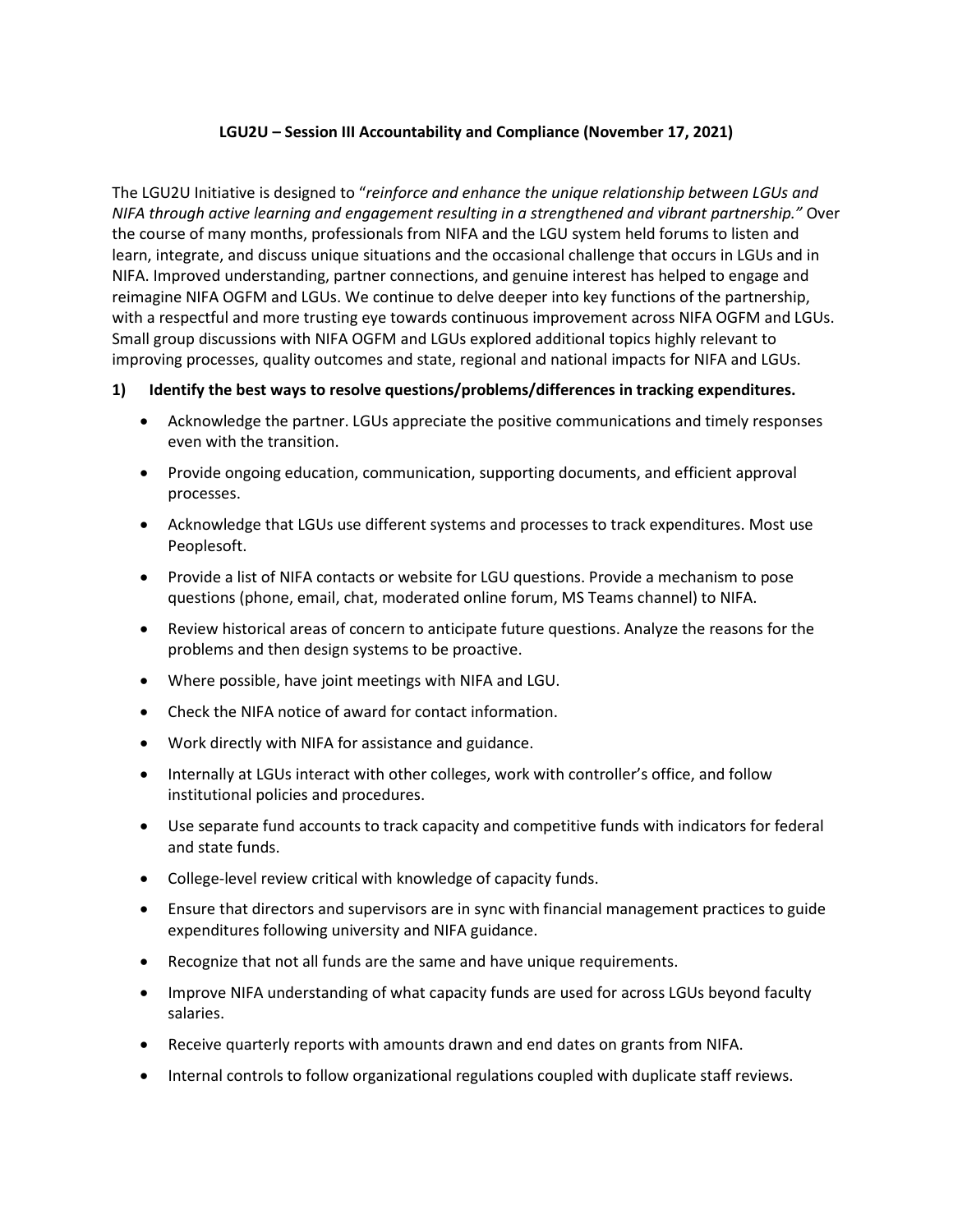**2) Brainstorm ideas about the primary approaches to identify roadblocks and ways to improve LGU and NIFA compliance practices.**

- Identify a subgroup of LGUs to serve as conduit for system questions. Develop on-going mechanism to gather LGU feedback on challenges.
- NIFA FAQ webpage and general acknowledgement of this good resource.
- Clear NIFA communications to ensure LGUs are following procedures and policies accurately and in-line with expectations.
- Ensure the terms and conditions are updated and are communicated to all levels of LGU employees.
- LGUs should feel comfortable reaching out to NIFA for guidance.
- Education and training with field staff on compliance with effort reporting and certification, particularly with capacity funds and funding splits between federal and state funds.
- Supporting continued engagement with NIFA and LGUs through regional and national meetings with as many NIFA staff present as possible.
- Continue to use and enhance (as appropriate) global emails to listserves with important messages.
- With audit findings, presentation by NIFA with ideas or suggestions of alternatives or how to resolve would be efficient and effective.
- NIFA had created topical resources, yet the LGUs were not aware of their availability.
- Recognize and implement education and practices regarding the unique requirements with NIFA funds with such items as verification reports for capacity funds and match verification across colleges and other units.
- Ongoing communications with NIFA and LGUs to improve compliance at NIFA and uniquely across LGUs.
- Utilize the regional associations to identify common interest areas and resolution opportunities. Ongoing engagement with regional and national meetings such as NERAOC.
- Share best practices across LGUs.
- Recognizing that NIFA is regulatory, LGUs can discuss concepts to be compliant, while adjusting barriers.
- **3) What are ongoing communication approaches and needs (e.g., proactive communication)?**
	- Go beyond email, although it has been working well; also use the phone for communications.
	- Create an LGU and NIFA Microsoft TEAMS channel.
	- General communication increase with LGUs to NIFA. Specific connections to grants management specialists to understand issues.
	- Regular office hour Zoom interaction. HELPLINE and email communications have been timely and assist in problem resolution.
	- With NIFA administrative contact changes, how is the prior information archived for next professional? NIFA has an electronic award folder.